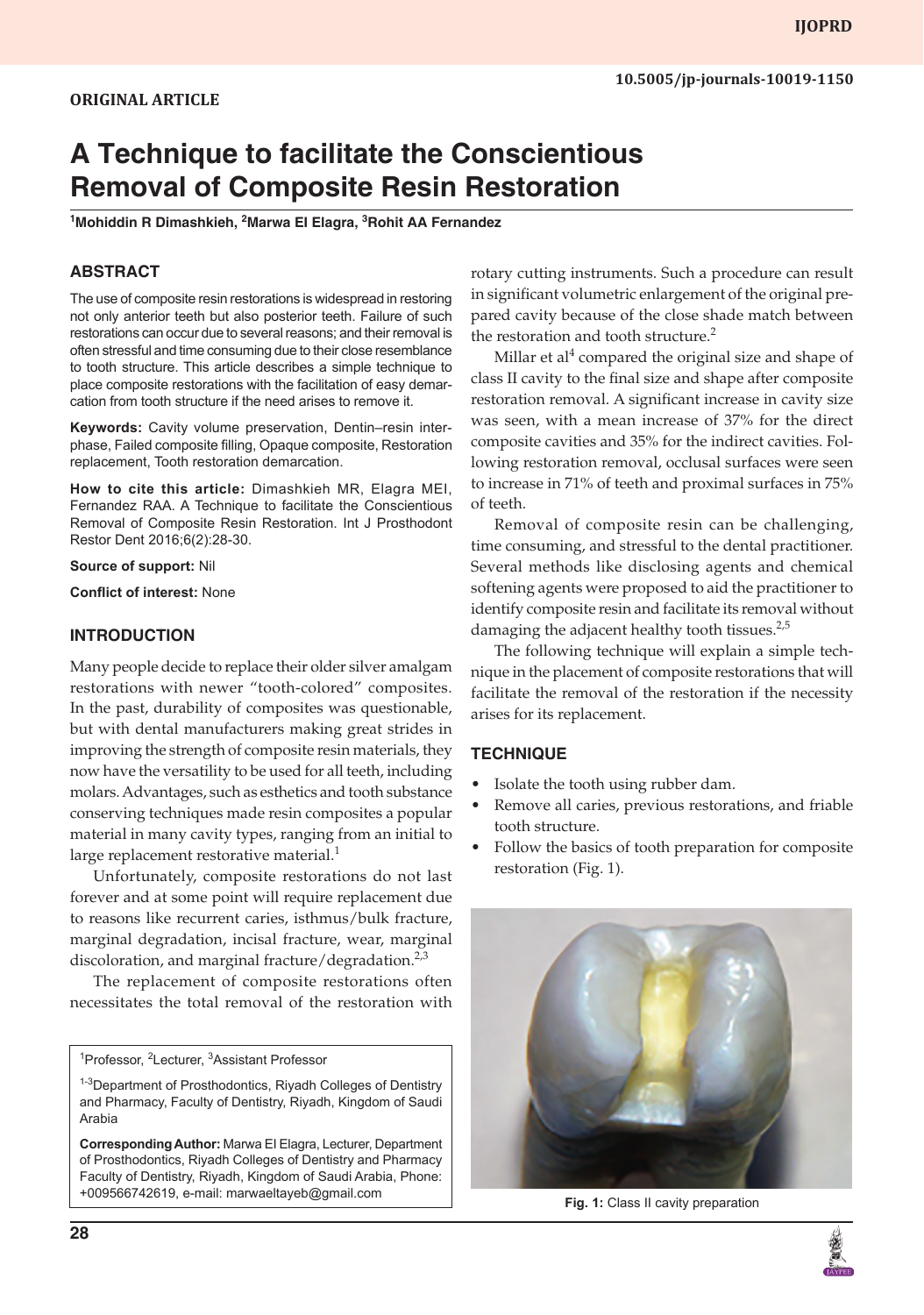#### *A Technique to facilitate the Conscientious Removal of Composite Resin Restoration*



**Fig. 2:** Application of opaque flowable composite **Fig. 3:** Cavity lined with opaque composite

- Treat the prepared tooth for bonding. Any bonding system can be used following the manufacturer's instructions.
- Depending on the part of tooth being restored, a matrix might or might not need to be placed.
- Using a disposable composite cartridge tip or  $Dycal^{\circledR}$ applicator, line all the walls of the cavity with flowable opaque composite, restricting its application slightly short of the margins, if it is needed, for esthetic reasons (Figs 2 and 3).
- Finally, place the tooth shade matched composite restoration to fill the rest of the cavity. Composite can be inserted using an injection or with an instrument, in increments or as a bulk according to type of composite being used. After insertion and curing of the material, contour, finish, and polish the restoration.

#### **DISCUSSION**

There is a widespread use of composite restorations even in posterior teeth. Despite the wide use of composite resin restorations and the advancement in composite resin materials, the survival rate of these restorations ranges between 3 and 10 years, with an annual failure rate of 0 to 9%.<sup>6</sup> Clinicians need to keep in mind while placing a composite restoration that the necessity might arise for the removal of this restoration, sooner or later.

As mentioned previously in the literature, removal of old composite restorations upon failure due to discoloration or fracture or the presence of new pathology is challenging, time consuming, and stressful due to the shade resemblance between the restoration and tooth structure. This can result in unintentional and unnecessary removal of extra tooth structure resulting in the enlargement of the cavity. $2,4,5$ 



The proposed technique recommends lining the cavity with flowable opaque composite before placing the shade-matched composite restoration. This layer of opaque composite between the tooth and its shadematched composite restoration will act as a clear demarcation between the tooth and the restoration. When the restoration needs to be removed in the future, this demarcating line will enable the clinician to differentiate clearly between the tooth and the composite restoration, thus preventing the accidental unnecessary removal of healthy tooth structure. It was also noticed that on removal of the restoration not only did the cavity size not change much but also the time taken to remove the restoration was reduced since the clinician was more certain that he/she was still removing the restoration until the opaque layer appeared; and upon appearance of this layer, it was easy to demarcate between it and the tooth structure.

The use of flowable composite as a cavity liner decreases the microleakage of posterior packable composite, which is an additional advantage to the technique. $<sup>7</sup>$ </sup>

For anterior teeth, the opaque layer may be kept slightly short of the margins to limit its influence on the shade.

Further expanded studies need to be conducted to confirm that the shade of the teeth will not be affected with the presence of the opaque layer, especially in high esthetic demanding zones. Studies also have to be conducted to test the efficacy of this technique for different levels of experience, ranging from students in preclinical laboratory set-ups to well-established consultants. Last but not the least, further studies have to be carried out to confirm that this technique limits the unwarranted removal of tooth structure while removing composite restorations, thus enabling limiting the size